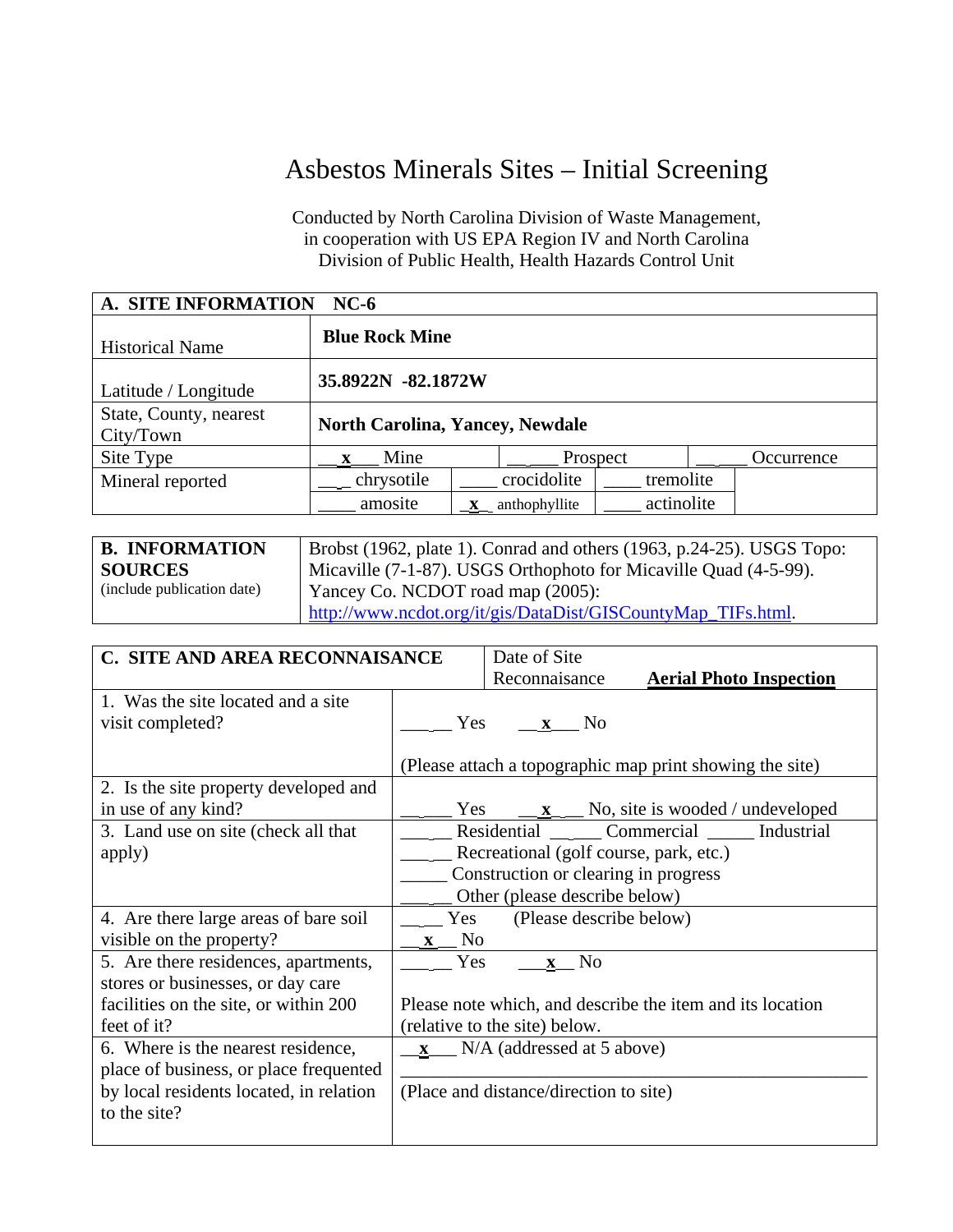| 7. Are any physical barriers present                                                                     | Yes <b>x</b> No |  |  |
|----------------------------------------------------------------------------------------------------------|-----------------|--|--|
| (fences, gates) that prevent access?                                                                     | Description     |  |  |
| <b>D. ADDITIONAL INFORMATION</b><br>(Indicate by letter and number which topic the information supports) |                 |  |  |

**C1- C6.** The mine produced a large tonnage of anthophyllite and was worked by several companies. The area surrounding the mine is wooded and no development is present nearby. The nearest residence is about 600 feet southeast of the mine on the east side of the South Toe River. Most of the deposit has been mine out (Conrad and others,1963).

## **Directions to Mine:**

(From Conrad, 1963, p. 24)

The Blue Rock mine is located on the west side of the South Toe River about 2 miles southeast of Micaville. It can be reached by traveling south on SR 1152, for 1.5 miles to the Blue Rock Church. Turn west onto a private farm road directly across from the church and follow this road for 0.5 miles to the river. A low water bridge makes the mine accessible by automobile except during periods of high water.